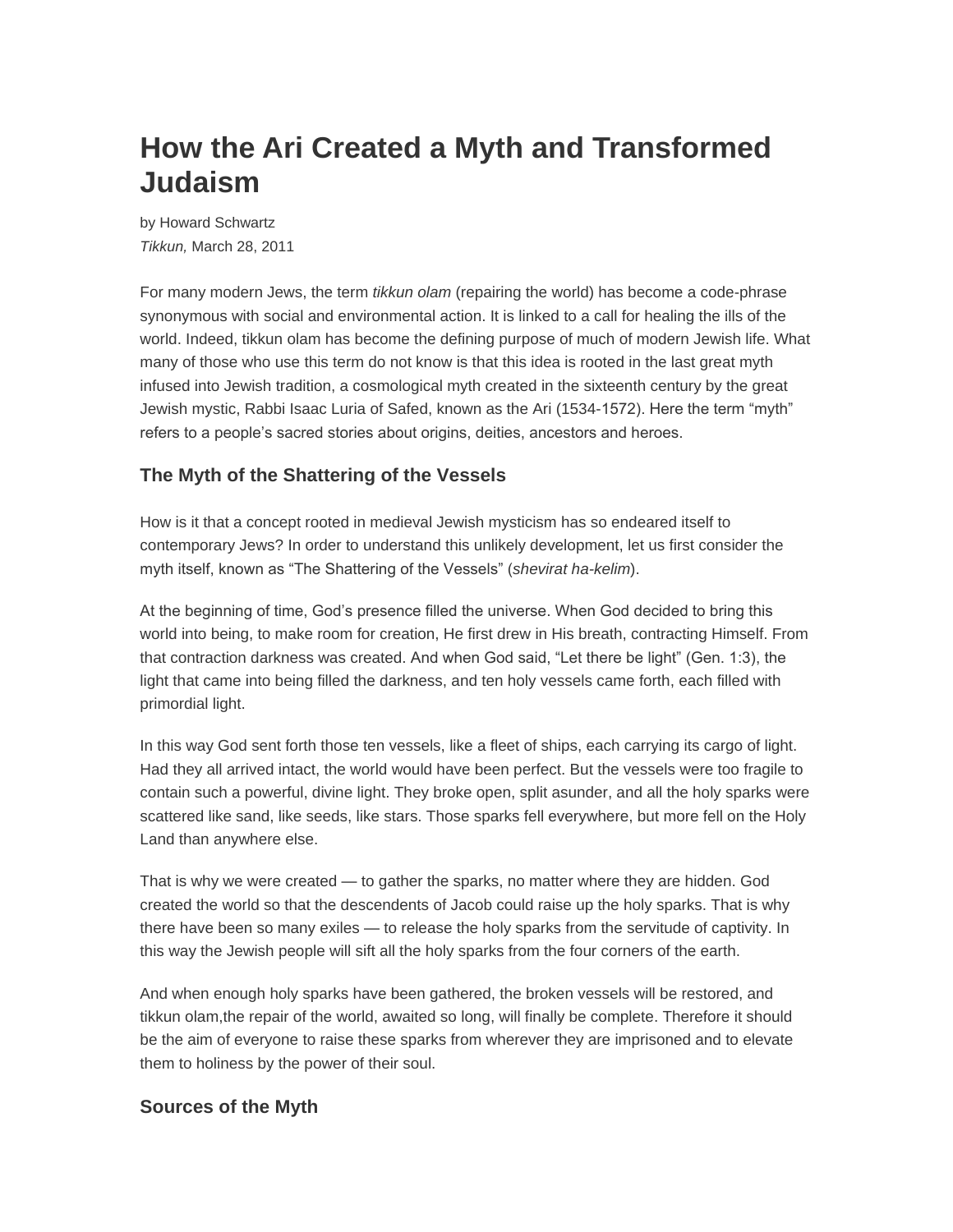In most religious traditions, myths were created anonymously in ancient times. By the time that Homer wrote*The Iliad* and *The Odyssey* 3,000 years ago, most Greeks had already ceased to believe in the pantheon of Greek gods, and they merely existed to serve as a literary backdrop to Homer's narrative. But not only did mythic development continue in Judaism until the late middle ages, we even know the name and teachings of the creator of a myth that has become central to modern Jewish life. How did the Ari arrive at this myth, which is at the core of his teachings? A closer examination of it will reveal that it is both a remarkable example of the synthesis of existing Jewish traditions and an act of creative genius.

While the Ari did not invent the term tikkun olam, he transformed its meaning, and created the underlying myth that defines it. The term is first found in the Mishnah, dating from the second century CE, where it means "guarding the established order." The term is also found in the third section of the *Aleinu* prayer, dating from the talmudic era, where it means "perfecting the world under the rule of God." Maimonides in the twelfth century expanded its meaning. He defined it as an approach to the rulings and customs of the rabbis that is intended "to strengthen the religion and order the world." The Ari's myth changed the meaning of the term again, so that it now refers to his all-inclusive myth, which begins with the creation of the world and ends with the messianic era, known as "the End of Days."

There are three stages of the Ari's myth, and all three stages find likely sources in the Bible. So too did he draw on many other existing myths, scattered throughout the Bible, rabbinic texts, and kabbalistic teachings. The first stage, that of the contraction of God, describes how, at the beginning of time, God's presence filled the universe. Therefore there was no room for creation, and God had to contract Himself (a process known as *tzimtzum*) in order to create a space for creation. Why did the Ari assume that God's presence took space? This is revealed in the biblical episode in which God tells Moses to build a tent of meeting. But when Moses attempts to enter it, he is unable to do so: "A cloud covered the tent of meeting, and the presence of God filled the Tabernacle, and Moses was not able to enter into the tent of meeting"(Exodus 40:34-35). Implicit in the Ari's understanding of *tzimtzum* is a covenant between God and the future creations he made possible by contracting Himself.

The second stage, that of the shattering of the vessels, may have been inspired by the biblical account of Moses throwing down and breaking the first tablets of the law (Exod. 32:19), which, like the holy vessels, were crafted by God on high. So too is there a biblical passage about scattered sparks, found in Ezekiel 10:2, where fiery coals from the Temple altar are scattered by some angelic figures over the city of Jerusalem: "Fill your hands with glowing coals from among the cherubs, and scatter them over the city." This passage manages to work in the scattering, the sparks, the concentration of sparks on the Holy Land (especially Jerusalem), and the holiness of the sparks, since they come from the altar.

The shattering of the vessels also strongly echoes a well-known midrash about prior worlds that God is said to have brought into being and then destroyed. This myth is based on a verse from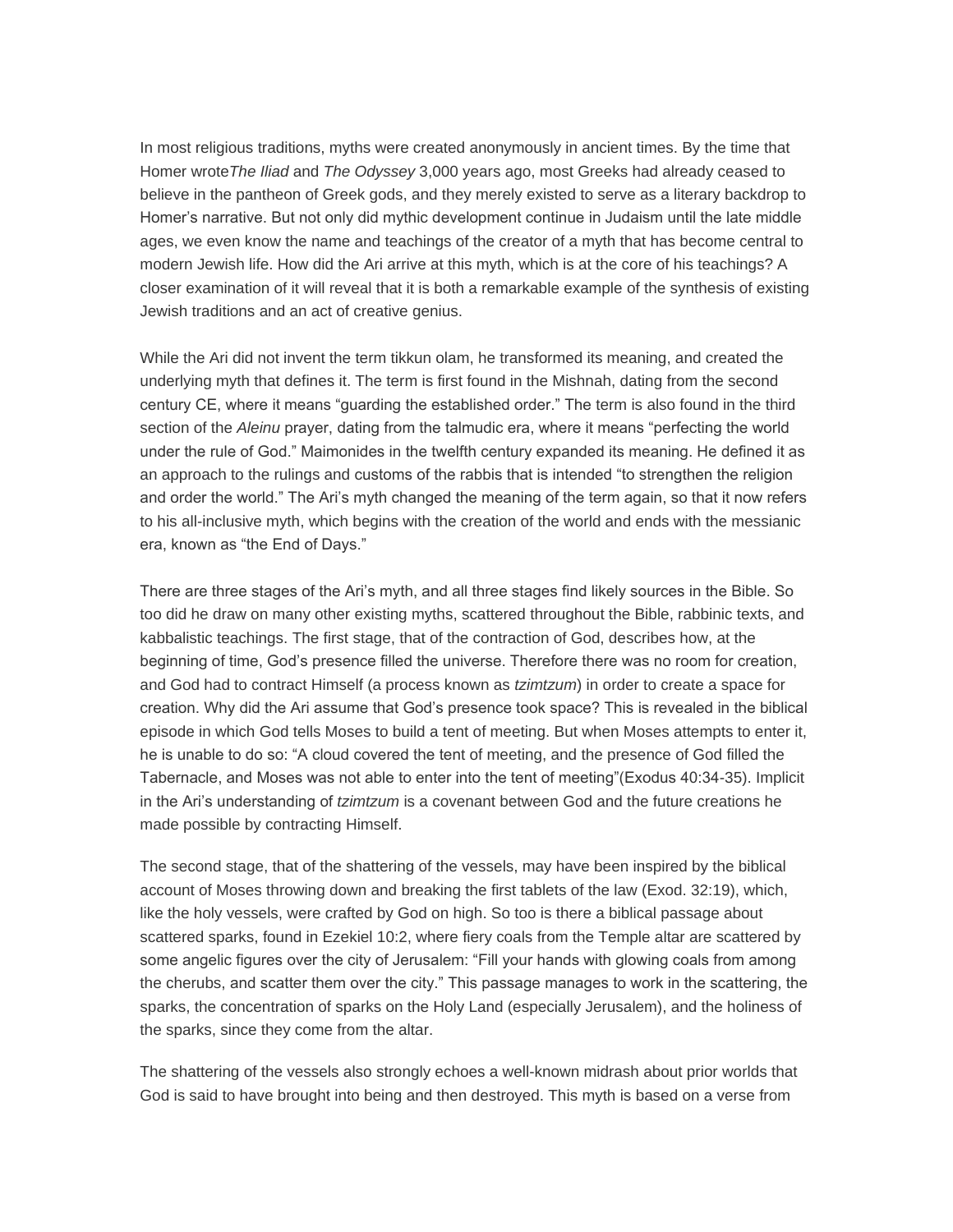Isaiah, "For, behold! I am creating a new heaven and a new earth" (Isa. 65:17). It states that God created and destroyed many worlds before this one, until God created this world and declared, "This one pleases me, those did not." The twentieth-century rabbi, Kalonymus Kalman Shapira, who died in the Warsaw ghetto, directly links the Ari's myth to the prior worlds:

At the time of creation, God created worlds and destroyed them. The worlds that were created and those that were destroyed were the shattered vessels that God had sent forth. Out of those broken vessels God created the present universe.

Although the myth of prior worlds strongly influenced the Ari's myth, the greatest influence derives from kabbalistic teachings about the ten *sefirot*. According to this alternate creation myth, God is said to have brought the world into being in a series of ten emanations, making it possible for God, a purely spiritual being, to manifest the world we inhabit. Rabbi Kalonymus Kalman Shapira said of this process of emanation, "In his wondrous hidden way, God contracted His light again and again until physical bodies were created. Thus the world is but an emanation of His light." Rabbi Abraham Joshua Heschel described this process as "the inner life of God." Note that just as there are ten sefirot, so does the Ari's myth describe ten vessels. In this way the Ari manages to integrate elements of the myth in Genesis about the creation of light with the sefirotic myth of emanation, while creating a new creation myth of his own.

### **The Story of the Light**

The light inside the vessels that shattered has a whole rabbinic history in itself.

It finds its source in a beautiful midrash about the light created on the first day. Here the ancient rabbis noticed an apparent contradiction between Genesis 1:3, where God says, "Let there be light," and the fourth day of creation, when God created the sun, the moon, and the stars (Gen. 1:16-18). If God did not create the sun until the fourth day, they asked, what was the light of the first day? The rabbis identified it as a primordial light, and there is much rabbinic speculation about where it came from. Some describe it as the light of paradise, while others say it was created when God wrapped Himself in a garment of light, as found in Psalms 104:2.

What happened to this light? God withdrew it from the world, and it became known as the *or haganuz*, the hidden light. Some say it was taken back into paradise when Adam and Eve ate the forbidden fruit. The*Zohar*, the central text of Jewish mysticism, dating from the thirteenth century, says that this light was hidden in the Torah, and that whenever anyone studies the Torah with great concentration, a ray of that primordial light will come forth and enlighten them. In another beautiful myth, God is said to have put a bit of that primordial light into a glowing stone, and given it as a gift to Adam and Eve when they were expelled from Eden, as a reminder of all they had lost. This initiates a series of rabbinic legends about how this glowing jewel was passed down, reaching Noah and later Abraham, among others.

### **How to Gather the Sparks**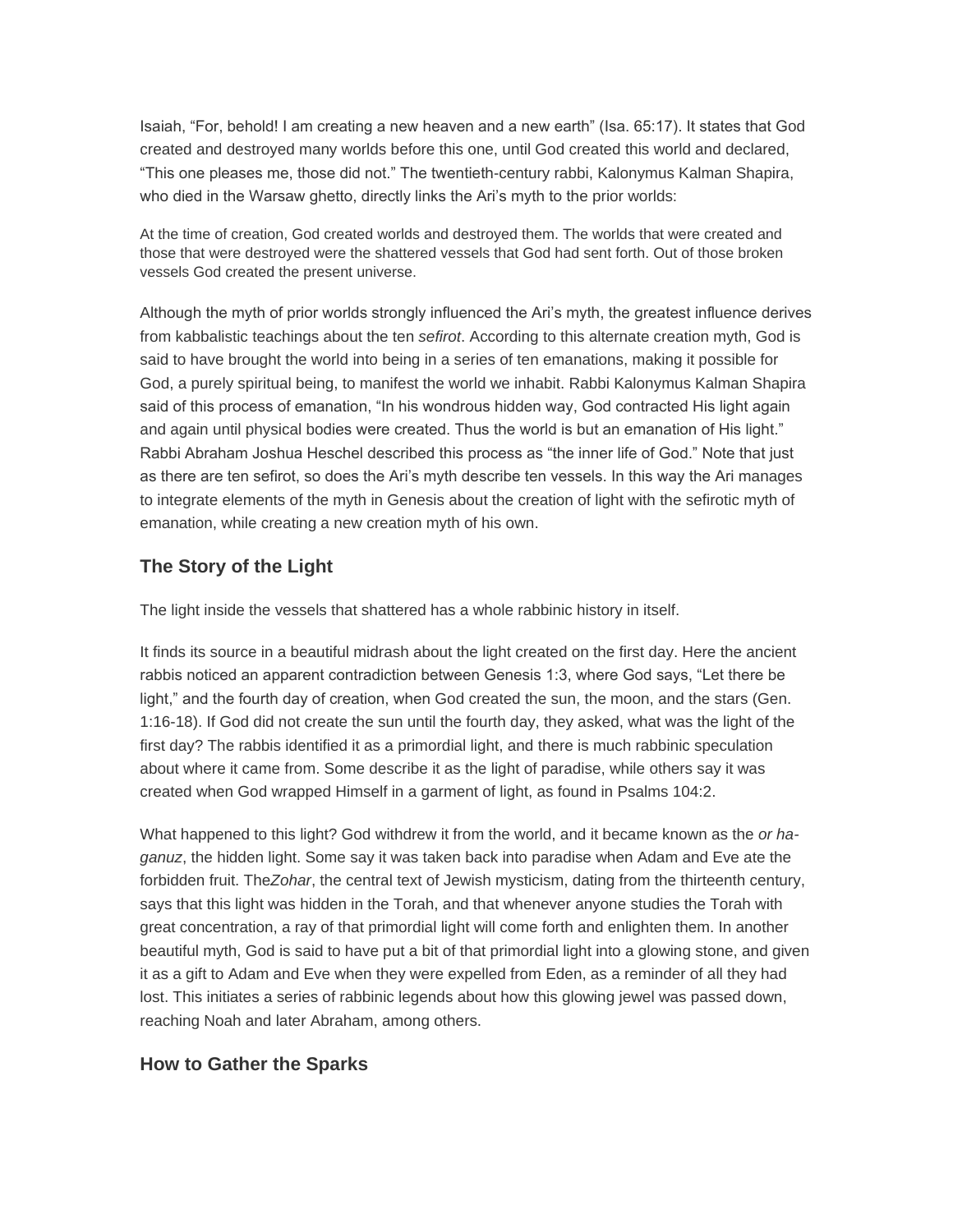The third and final stage of the Ari's myth, that of gathering the sparks, may have been inspired by the biblical account of the Israelites gathering the manna that fell from heaven: "The Israelites did so, some gathering much, some little" (Exod. 16:17). Just as the manna fell from heaven to nourish the people's bodies, so the holy sparks are intended to nourish their souls. But how are these mysterious, elusive sparks gathered? The Ari explained that whenever the Torah was studied or one of the commandments of the law fulfilled, some of the holy sparks were raised up. Here, too, the Ari's explanation is revolutionary. Until the time of the Ari, the reason for God's commandments was never provided. And if a student asked, "How do we know this?" the standard rabbinic reply was "We know this from Moses at Mount Sinai." Now, for the first time, the Ari proposed that there was a purpose to the *mitzvot*, the commandments, beyond serving God's will. Studying the Torah, observing the law, healing the ills of the world, or performing good deeds all made it possible to gather the sparks, and thus fulfill the great mitzvah of tikkun olam. As Rabbi Hayim Tirer of Chernovitz put it, "The Jewish people must make a mighty effort to return these sparks to the Creator."

### **The Original Error — or Birth**

There are profound theological implications to the Ari's myth. It implies that a cosmic error, the shattering of the vessels, took place long before the creation of humans. Thus it shifts responsibility for the fallen state of existence from Adam and Eve to God. This development underscores the daring of the Ari's myth, as does his teaching that God created the people of Israel in order to repair the worlds above and below.

However, while most traditional commentaries on Lurianic kabbalah regard the shattering of the vessels as a cosmic catastrophe, some modern commentators, especially women, note that the sefirotic process of contraction resembles birth pangs, and that, from another perspective, the breaking of the vessels can be viewed as a birth process of the universe, not unlike the Big Bang. Rabbi Zalman Schachter-Shalomi, whose teachings draw on those of the Ari, regards this as a legitimate interpretation, appropriate to our own age.

A close examination of this new myth reveals that it is bookmarked by two major mythic traditions in Judaism — creation and the messianic era. Just as the shattering of the vessels is a new creation myth, describing how God made space for creation and then brought this world into being, so too does it recast the requirements for bringing about the messianic era that was expected to initiate a transformation of existence, a kind of return to the Garden of Eden.

### **A Human Task and Capability**

However, it is important to note that the Ari's teachings make a significant change in the messianic myth. Traditionally, the arrival of the messianic era will not take place until God decides that the time is right. According to the Ari's myth, however, this depends on the progress made in gathering the sparks, an undertaking that individuals can accomplish on their own. Thus each generation has the challenge and opportunity to repair the world sufficiently to restore it to its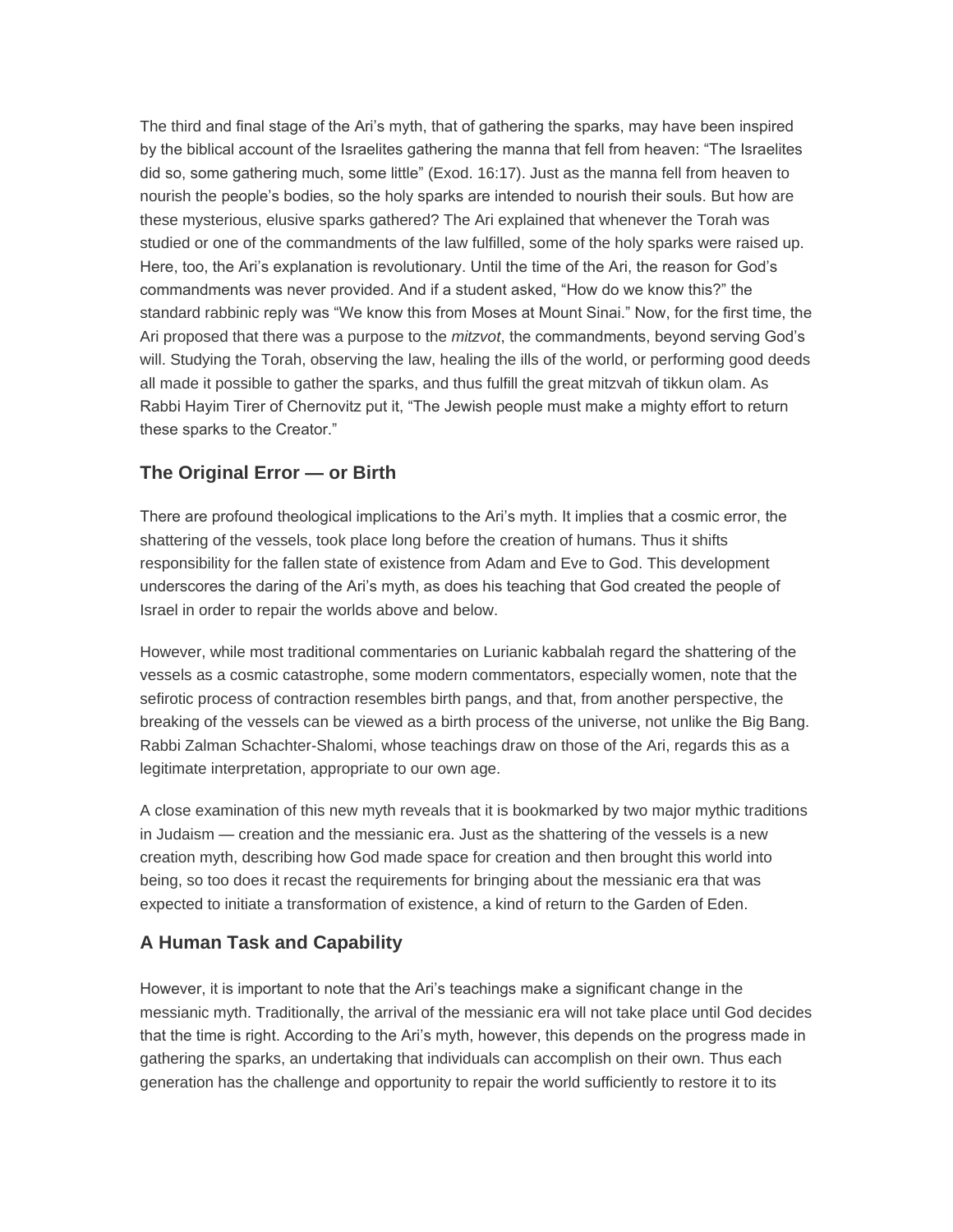original glory. And this repair includes the worlds both above and below, which, the *Zohar* says, are equally in need of repair.

The startling notion that there is a rent in heaven finds its source in a myth found in the *Zohar*. Here it is said that when God permitted the Temple in Jerusalem to be destroyed, God's Bride, known as the*Shekhinah*, confronted God, and declared that she was leaving Him until the Temple, her home in this world, was rebuilt. Until then, the Shekhinah chose to go into exile with her children, the children of Israel. So it is that one of the most important purposes of gathering the sparks is, amazingly, to heal heaven and restore God's bride to Him.

The Ari's teachings, known as Lurianic kabbalah, became the leading school of kabbalah, deeply influencing Sephardic and Hasidic kabbalists. In their commentaries, they sometimes embellished the Ari's myth. The Hasidic master, Rabbi Menachem Mendel of Rimanov, for example, stated, "When the task of gathering the sparks nears completion, God will hasten the arrival of the final redemption by Himself collecting what remains of the holy sparks that went astray." These additions to the Ari's myth are evidence of the continued myth-making process in Judaism.

### **A Myth for the Scattered and Isolated**

It is important to recognize the historical context of the Ari's myth. He lived in the sixteenth century, not long after the Spanish expulsion of the Jews in 1492. The Jews of Spain were forced to find new lands, and they settled throughout the world, especially in the Balkans and the Middle East. Jews who had been part of Spain's advanced culture and developed cities now had to find a way to survive under far more difficult conditions. Until they learned of the Ari's myth, these exiles found themselves isolated and unhappy in far-flung places. The myth changed this by offering an explanation about why God had sent them there — it was their destiny to do holy work, to raise up the holy sparks that had fallen on these distant lands. Suddenly they found that they had a purpose, where before they had an exile. Thus the myth of the Ari transformed their perception of their fate. Is it any wonder that within a year it had spread throughout the Jewish world?

As for the Jews who lived in the land of Israel, especially in Jerusalem, they were regarded as abundantly blessed, since more of the holy sparks were said to have fallen there than anywhere else, and all those sparks made the holy land holy. Note that the myth of the scattered sparks provides an intrinsic reason for the holiness of the land of Israel, independent of the chronicles and covenants of Genesis.

### **The Myth Today**

Although most modern Jews are unaware of the mythic context out of which tikkun olam emerged, the concept itself continues to enchant and energize us. We look at the world around us and see that it is deeply in need of repair, and we are still able to hear the ancient calling that tells us that we must take responsibility for it ourselves, that each of us must do our own part in our own time.